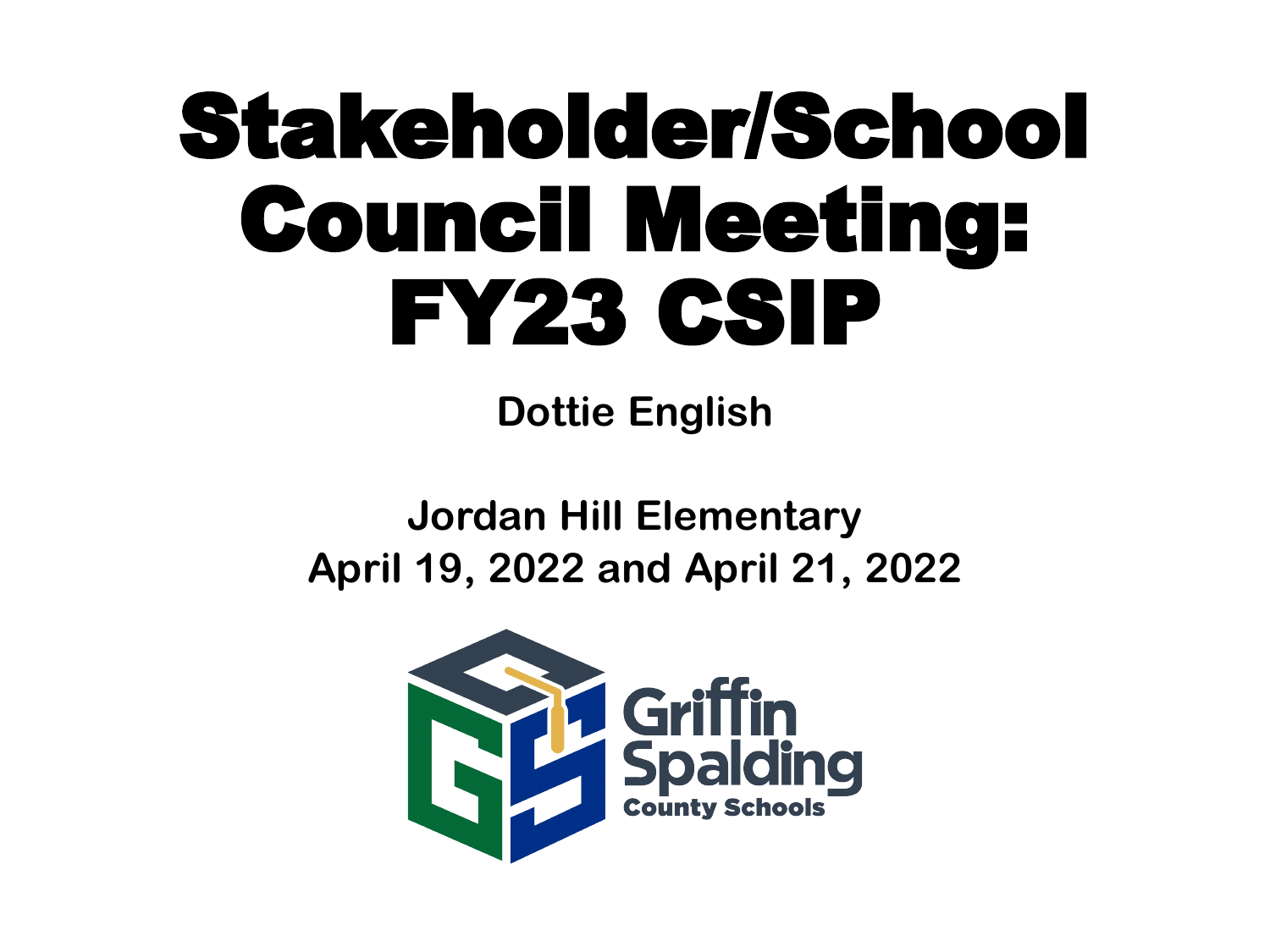### **Our Non-negotiables:**

Be Professional Be Accountable Communicate Effectively

### **Our Focus Areas:**

**L**iteracy **E**nrollment **A**ttendance **D**iscipline

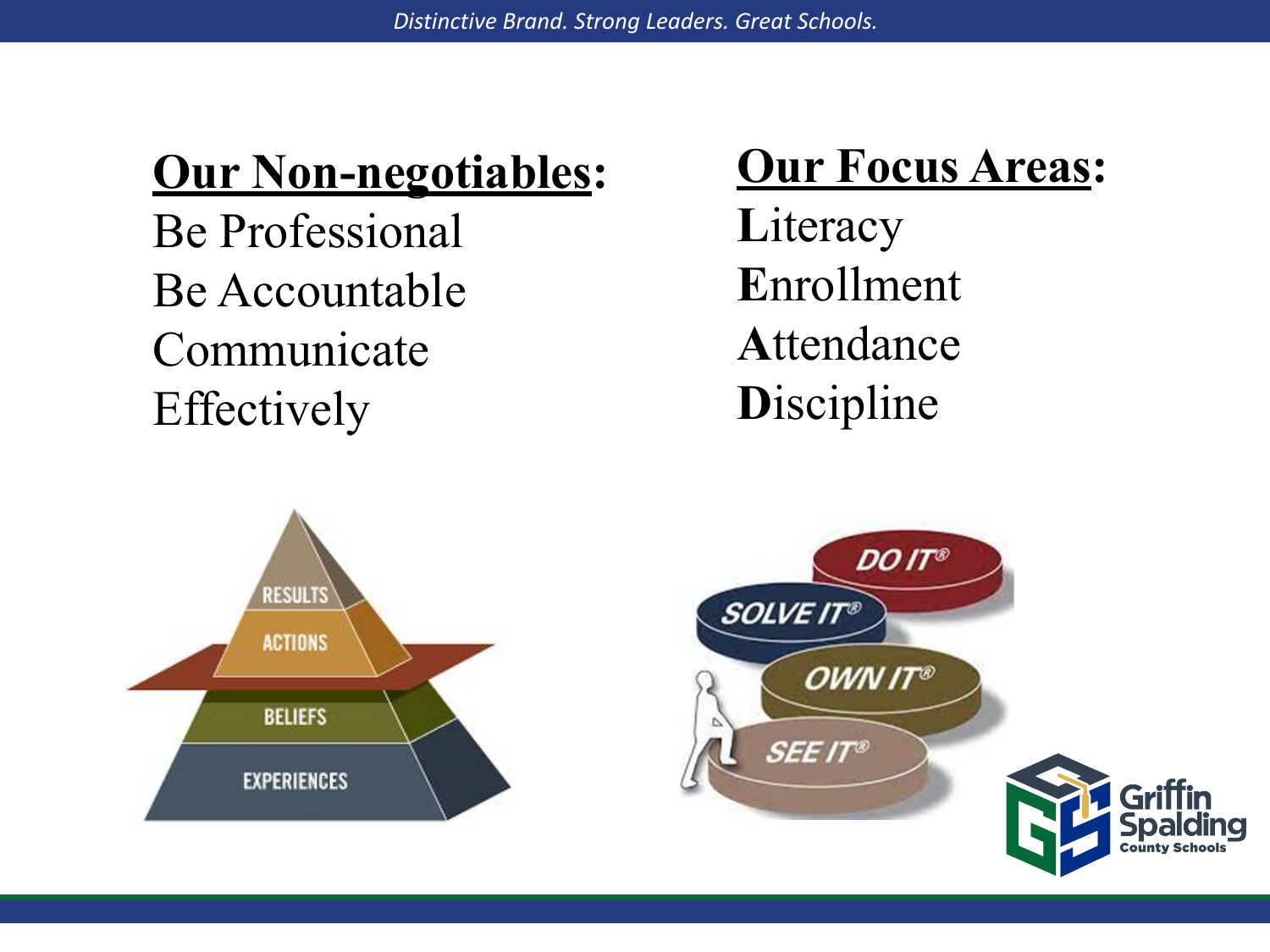### *Our Mission and Vision…*

### **Vision:**  Distinctive Brand • Strong Leaders • Great Schools

### **Mission:**

To empower each student to graduate college and career ready.

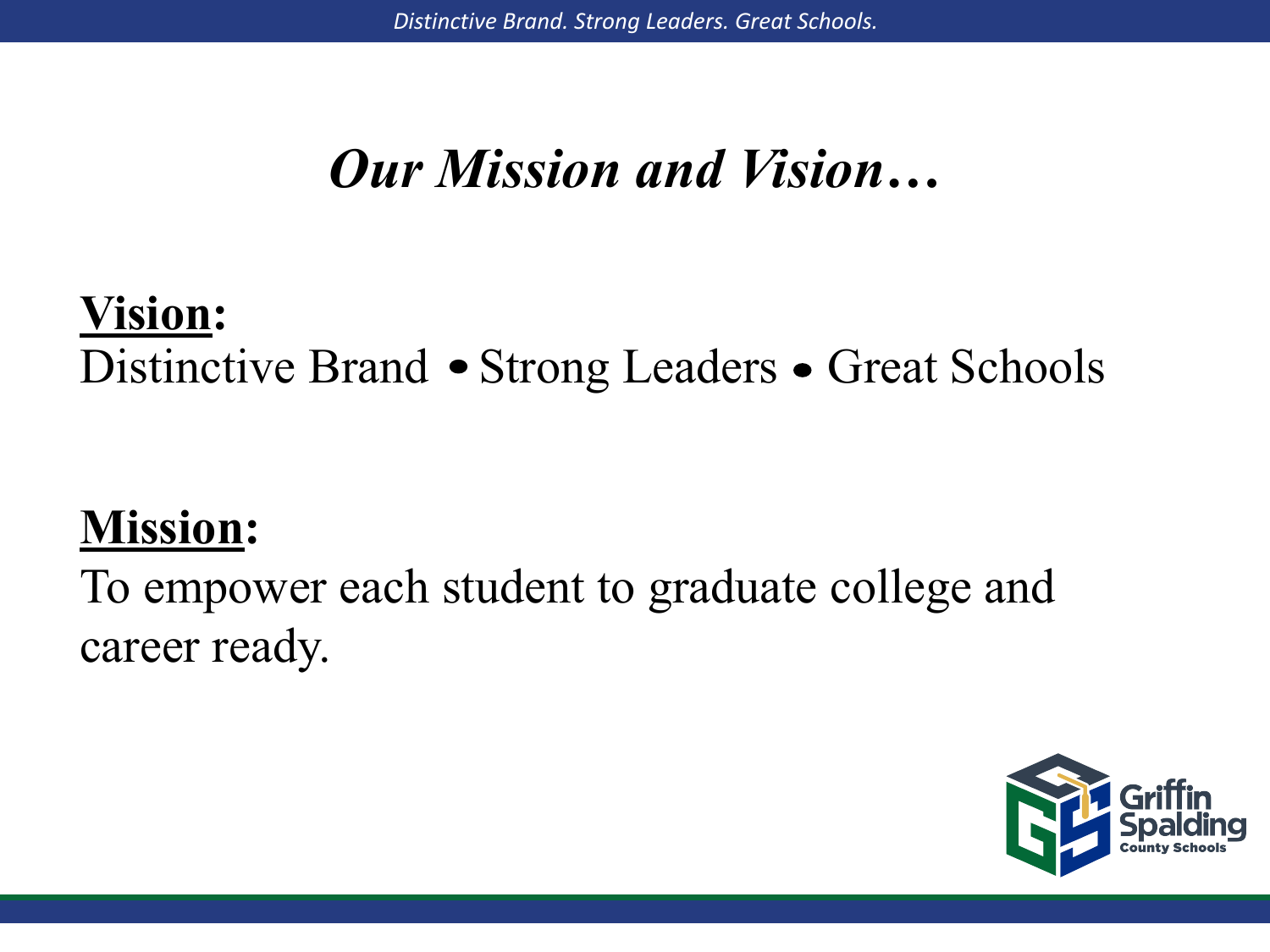

#### **Griffin-Spalding County School System Strategy Map A Roadmap for Success**

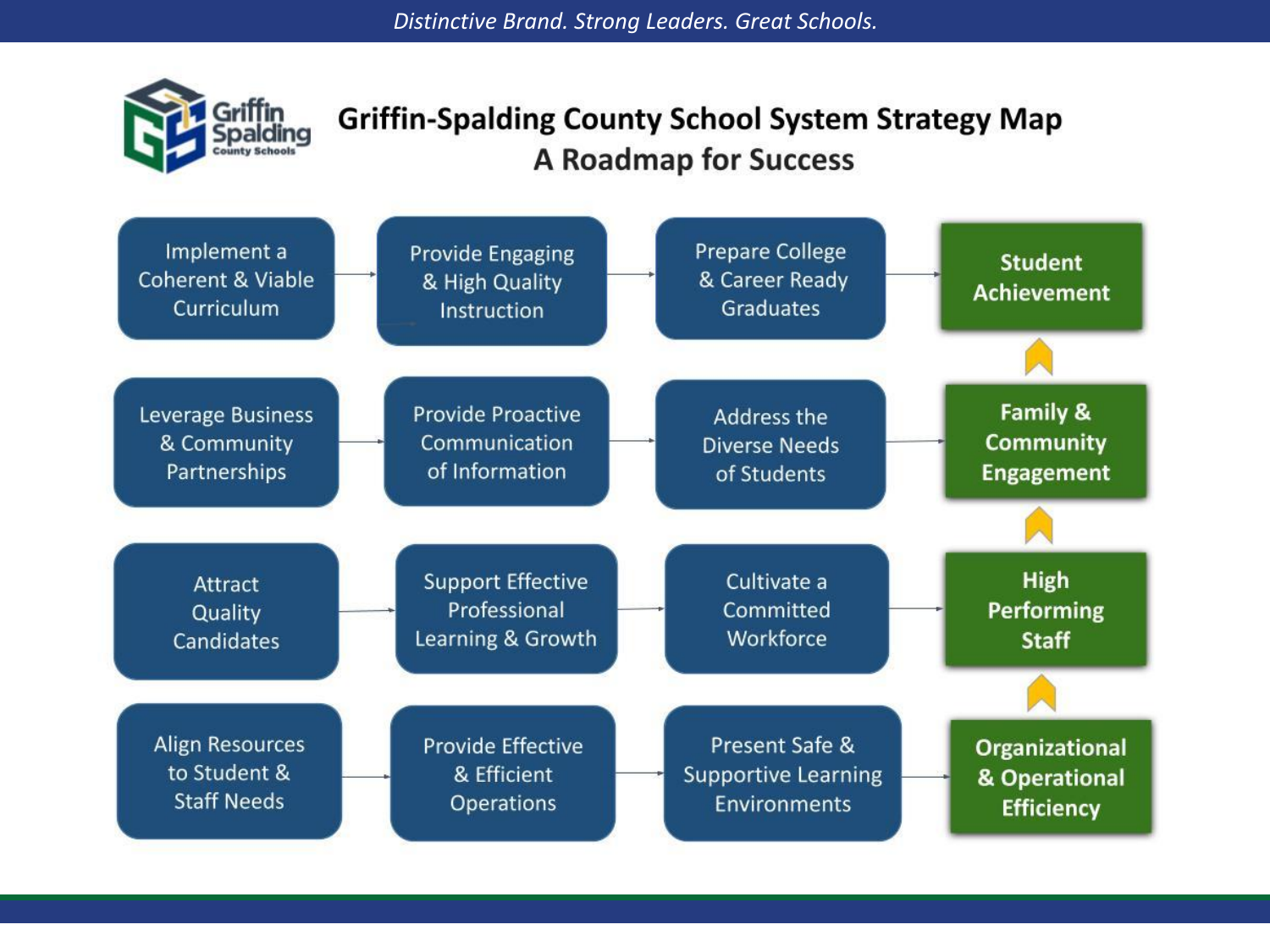### **What is the Comprehensive Needs Assessment (CNA)**

o A needs assessment is the first step in developing a school improvement plan. It is a process of looking at data and information about the school to develop a clear picture and understanding of what is and has been occurring at the school

o A needs assessment is a process to help school teams learn about the areas they are good at (strengths) and the areas in need of improving (challenges)

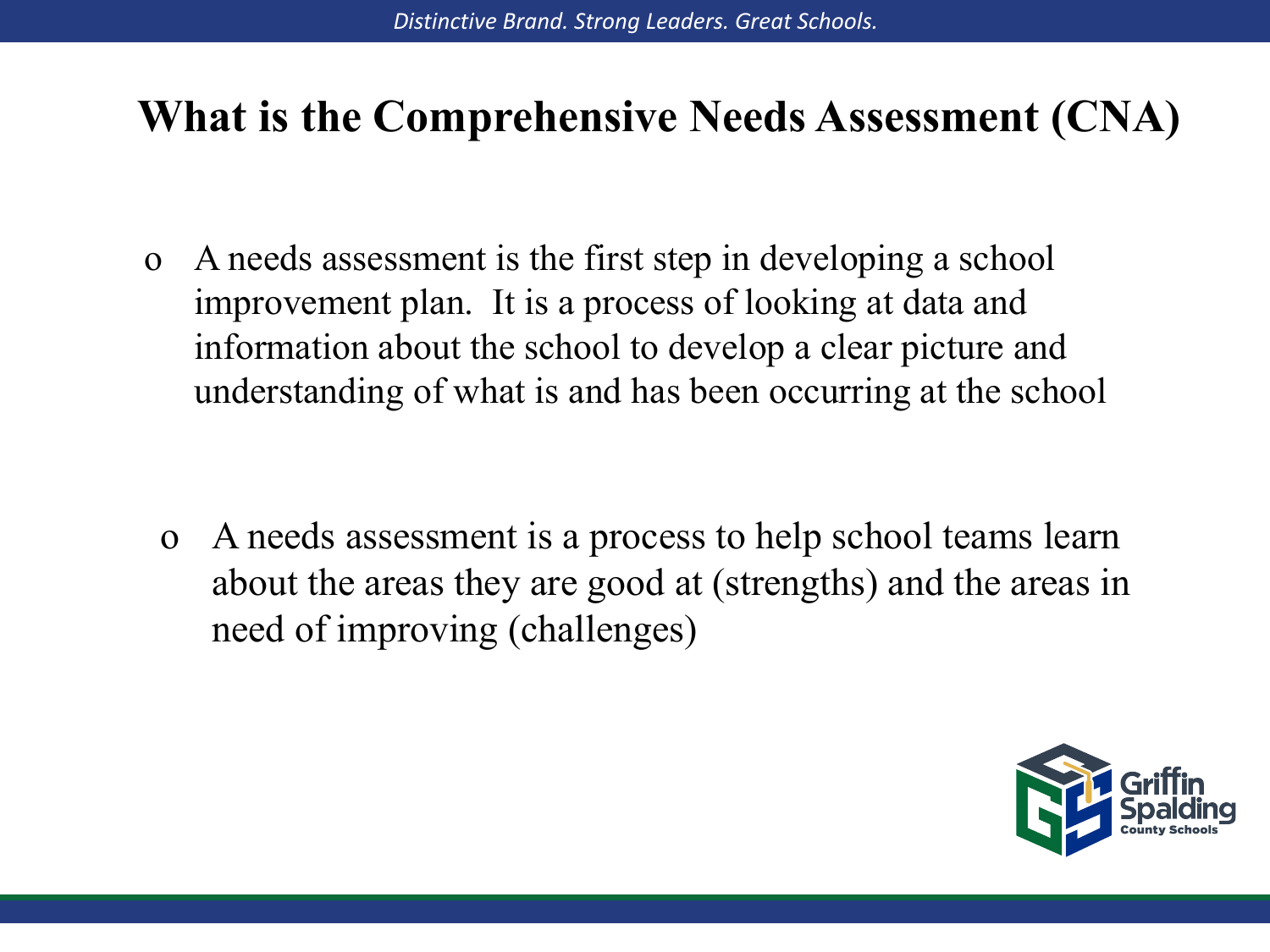### **What does our data tell us?**

#### **Perception Data**

Overall, the data shows . . .

- Parents feel students are prepared to transition to the next grade level.
- Parents desire to be an active voice through providing feedback and participating in decision making about their child's education.
- Parents feel that teachers and staff need training on how to build ties between parents and school, communicating with parents and encouraging parents to be active participants in their child's school.

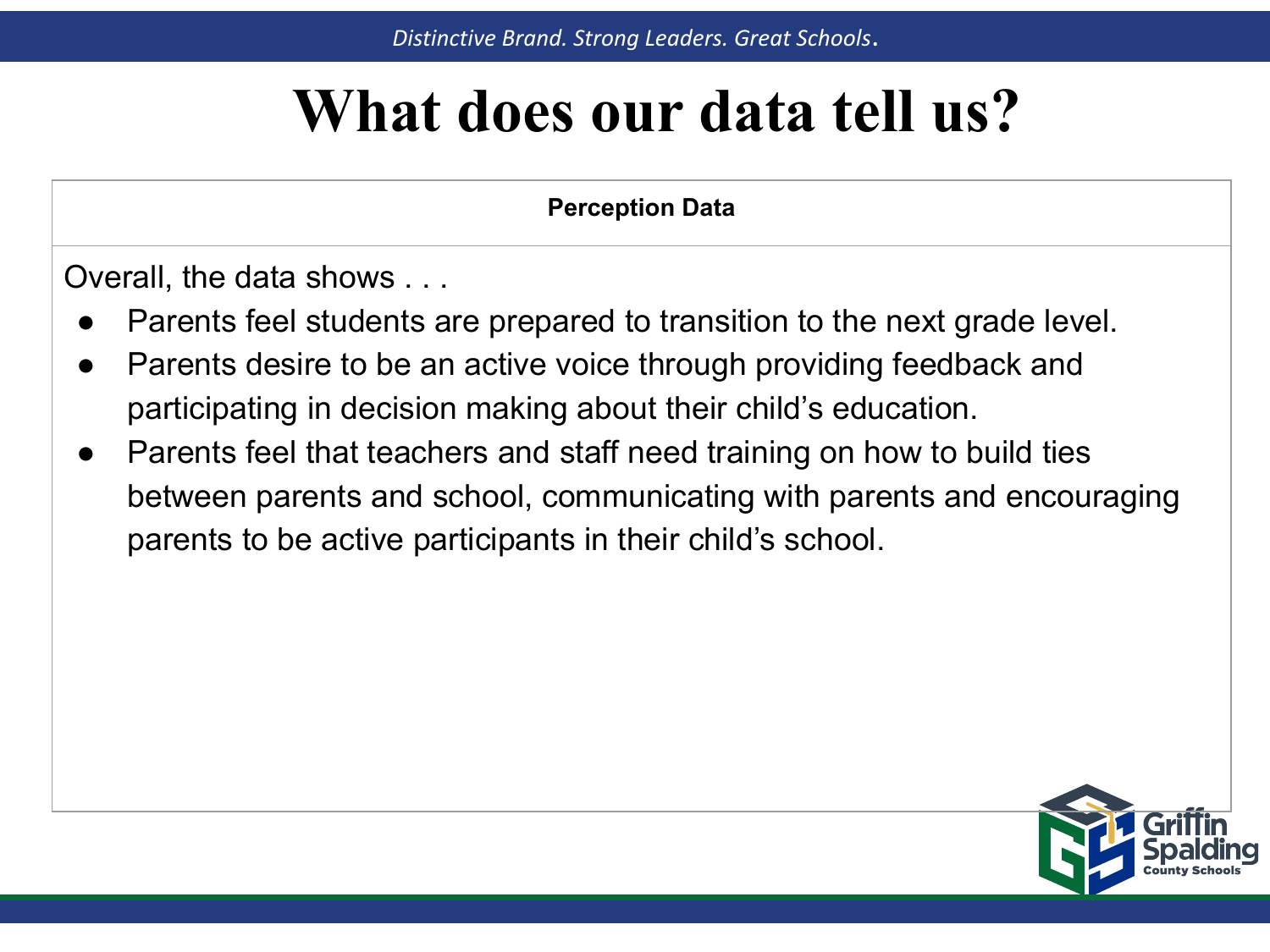### **What does our data tell us?**

#### **Process Data**

- There are systems in place to provide teachers and students with instructional support. It indicates that instruction is monitored through various types of walkthroughs and feedback is provided to teachers in order to help teachers grow professionally.
- Teachers are provided with opportunities to grow professionally by utilizing the instructional coach, district professional learning sessions, peer observations, and schoolwide professional learning.
- There is a relationship between the school, community, and parents; however, much work can be done to increase parent engagement and attendance at school functions.
- Systems set in place to help foster a supportive environment for students, teachers and parents. Based on the PBIS Big 7 report, there have been 26 referrals to date (through mid-March 2022). As of March 2022, 85.58% of students missed less than 10% of enrolled days. For FY21, 18 students were served through the MTSS process for behavior (5%) (18 students in Tier II and Tier III).

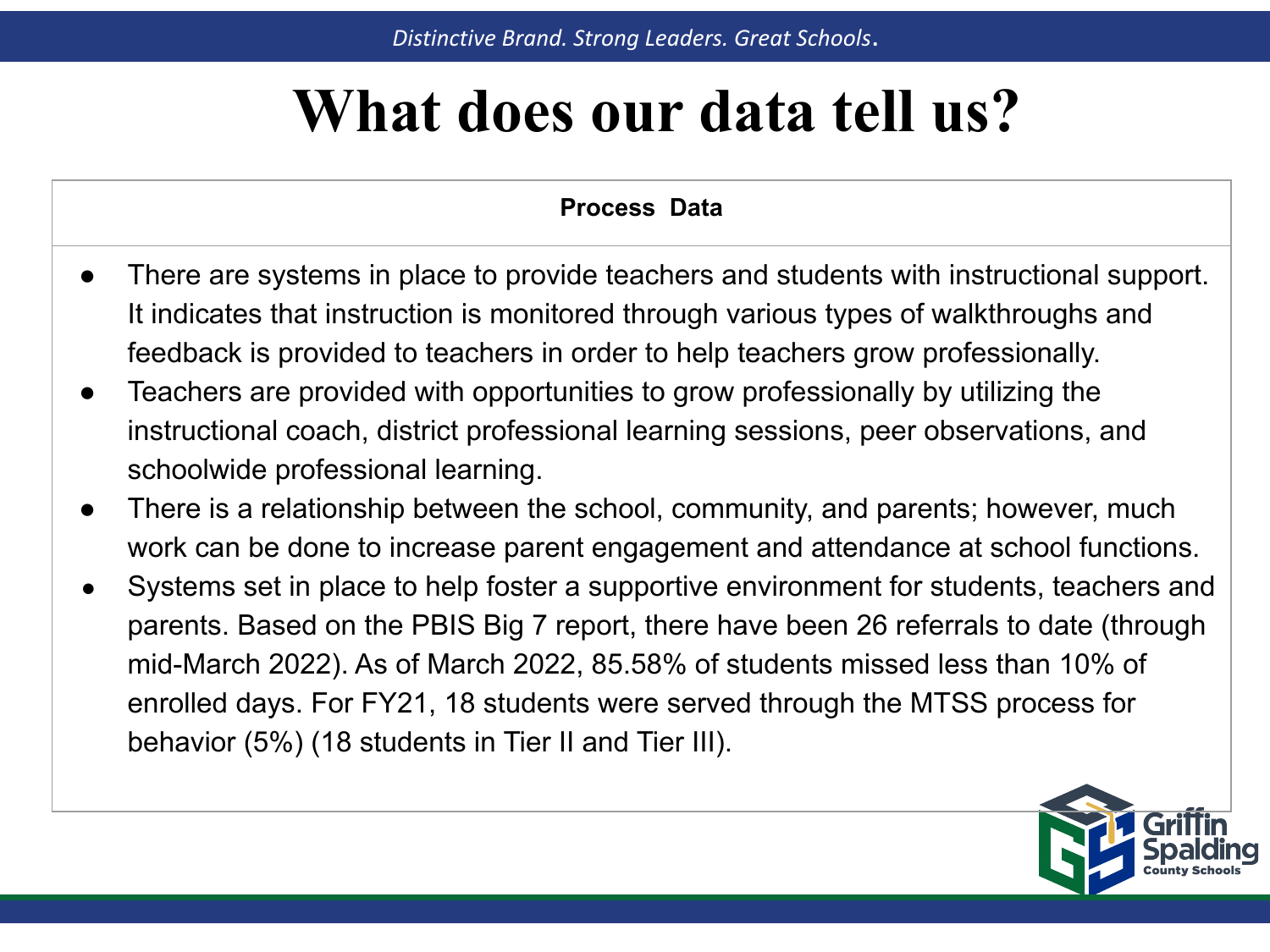### **What does our data tell us?**

#### **Achievement Data**

- **OG:** students are steadily making gains month to month according to the monthly benchmark assessments.
	- Kindergarten: students can recognize letters and produce sounds; data shows students struggle with reading green (phonetic) words and red (high frequency) words.
	- 1st Grade: students can read red words (high frequency words) in isolation; data shows students struggle with encoding green words (spelling phonetic words) applying learned concepts and encoding red words.
	- 2nd Grade: students can read the green words and red words; students struggle with encoding of green and red words.
- **● F&P:** roughly 47% of students are reading on grade level according to the winter F&P benchmark assessment in Kindergarten - 5th grade**.**
- **● MAP:** In grades K-5, the percentage of students that met or exceeded the grade level norm increased by 11% in reading and math. **[Growth Summary Report](https://docs.google.com/document/d/13SZsoVkYDHTmknOzhYua3LYHWU0R7dqz4gnibQ_AyPY/edit)**

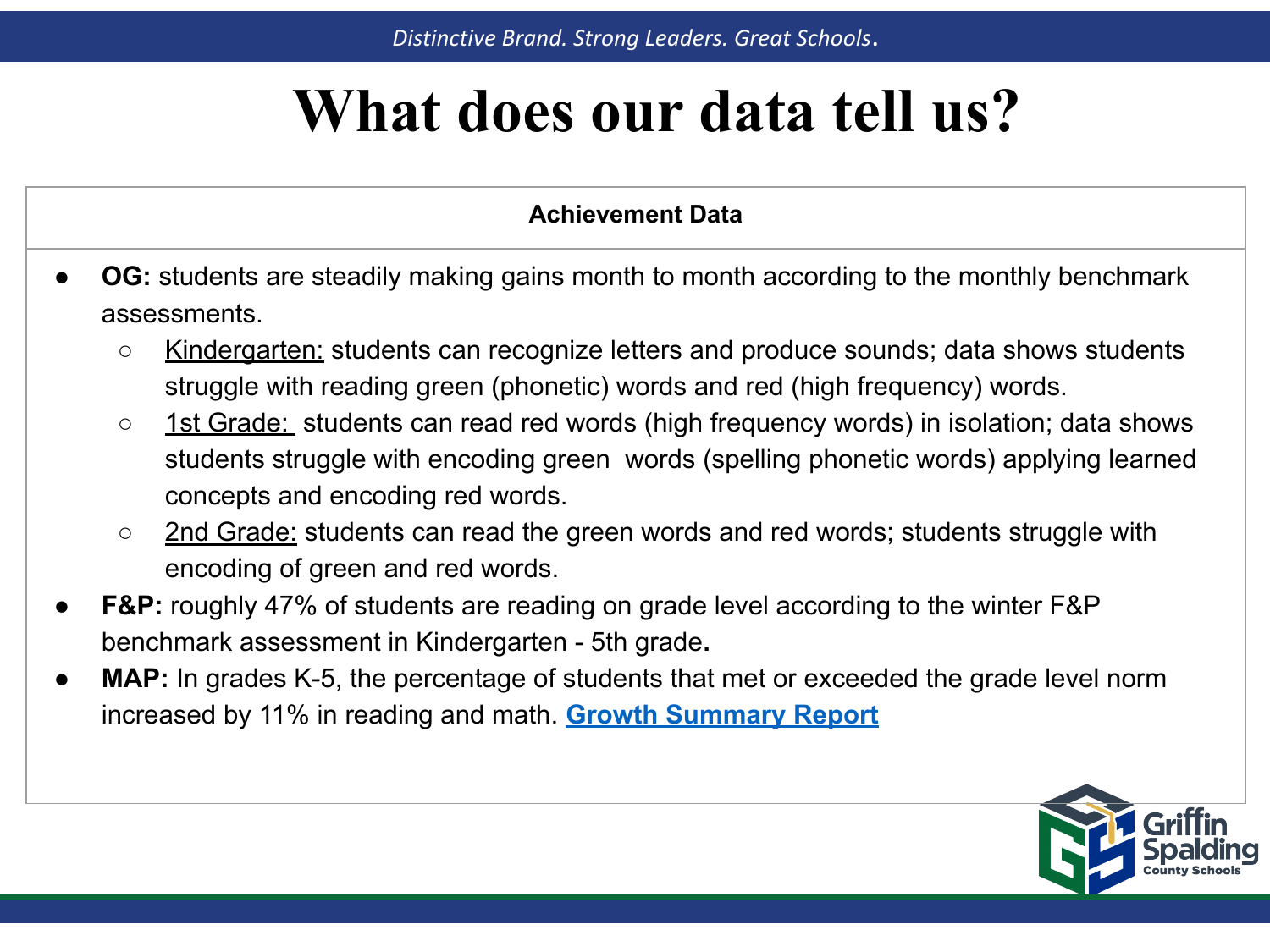## **Smart Goals**

- Student Achievement
	- Goal 1: Literacy
	- Goal 2: Numeracy
- Family & Community Engagement
	- Goal 3
- **High Performing Staff** 
	- Goal 4
- **Organizational & Operational Efficiency** 
	- Goal 5

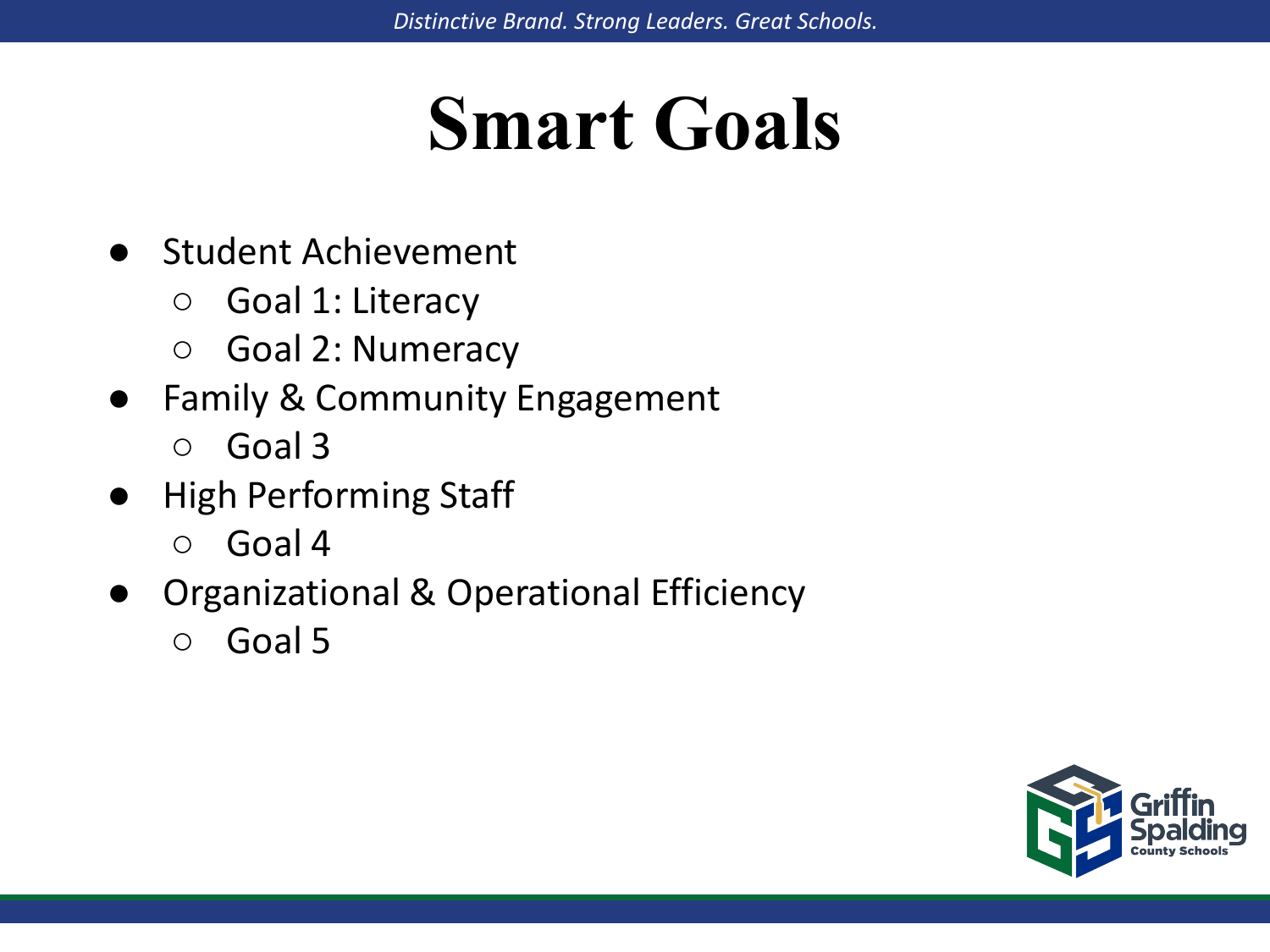## **Student Achievement Goals**

Jordan Hill will show a 5% increase in projected proficiency in grades 3rd - 5th as measured by the August 2022 - May 2023 MAP Assessment in reading.

Jordan Hill will show a 5% increase in projected proficiency in grades 3rd - 5th as measured by the August 2022 - May 2023 MAP Assessment in math.

- Provide professional development to staff on foundational skills in reading including phonics and phonemic awareness, close reading and vocabulary strategies.
- Provide professional development to staff on foundational math and problem solving skills including number sense, math fluency and using the CRA model of instruction.
- Provide professional development on how to analyze data and use it to plan strategy groups for remediation and enrichment.

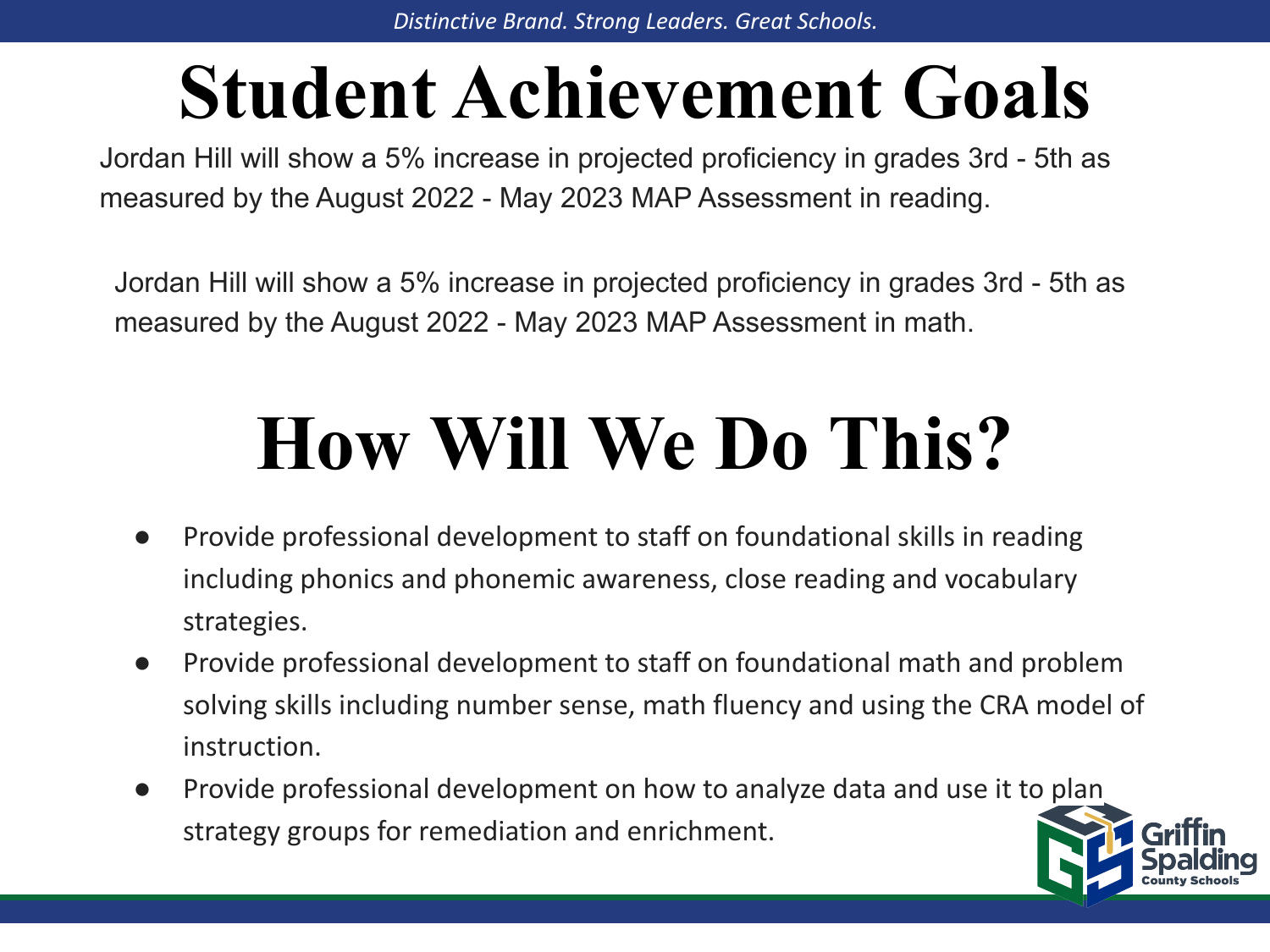## **Family & Community Engagement**

*Provide Planned and Informed Communication*

85% of K-5 students will show typical growth in reading and math as measured by the August 2022 - May 2023 MAP Assessment.

- Student goal setting with their teacher
- Increase parent-teacher conferences to 2x per year to discuss goals and progress towards student goals.

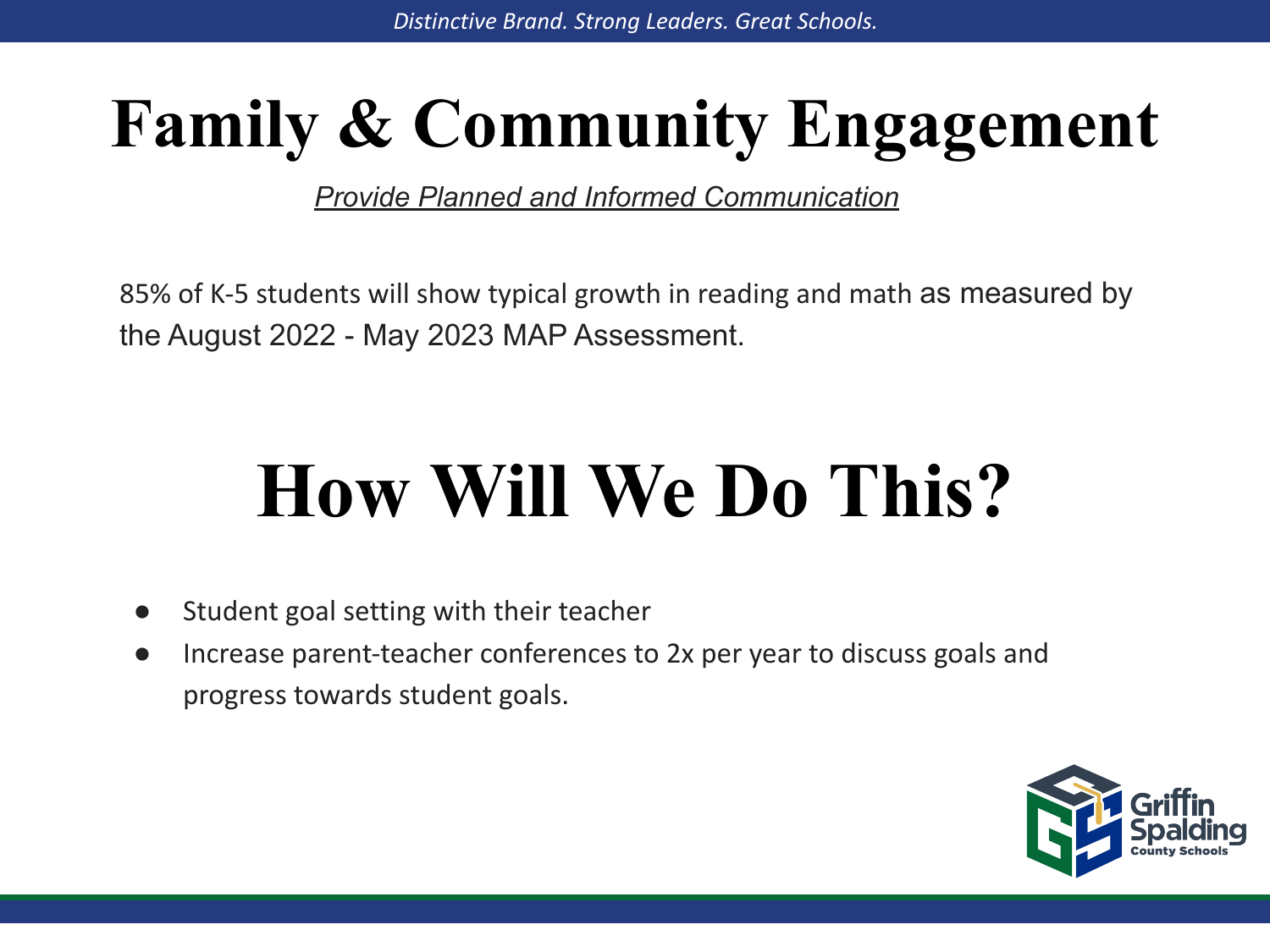# **High Performing Staff**

*Support Effective Professional Learning & Growth*

85% of K-5 students will show typical growth in reading and math as measured by the August 2022 - May 2023 MAP Assessment.

- Implement PLCs with fidelity in literacy and math.
	- Professional development on needed foundational reading and math skills
	- Focus on the progression of standards and planning sessions with teachers and instructional coach
- Provide staff with tiered professional learning on how to use assessment data to remediate and/or enrichment.

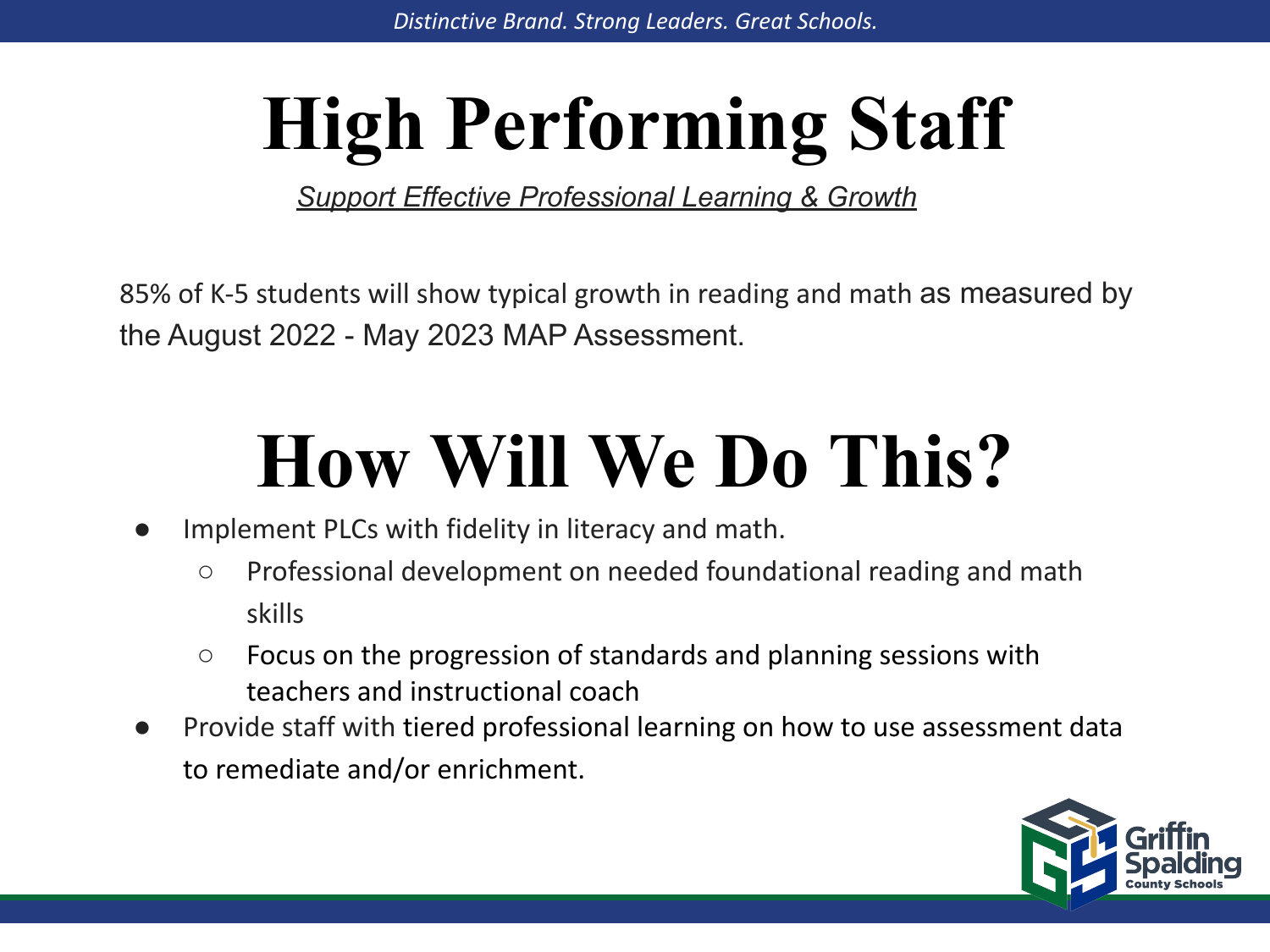## **Organizational & Operational Efficiency**

*Safe & Supportive Learning Environment*

Jordan Hill will decrease the number of students missing 10% or more from X% to X% for the 2022 - 2023 school year.

- Develop a school level Attendance Task Force that will meet regularly to analyze attendance data, track chronic absenteeism and develop action steps to help decrease absenteeism.
- Continue to plan monthly incentives for students who come to school consistently